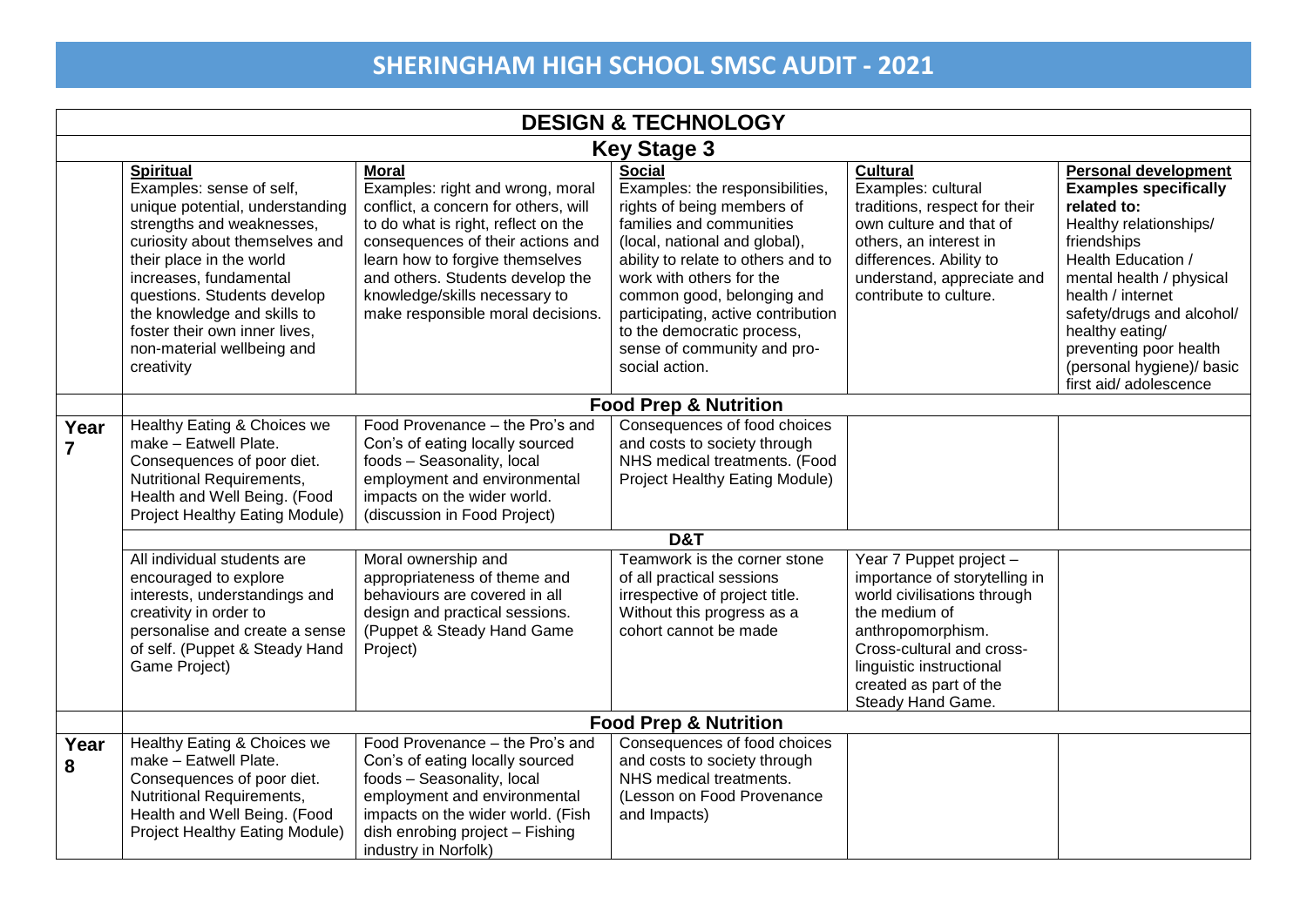|                                                                                                                                                                        |                                                                                                                                                            | D&T                                                                                                                                                                          |                                                                                             |  |
|------------------------------------------------------------------------------------------------------------------------------------------------------------------------|------------------------------------------------------------------------------------------------------------------------------------------------------------|------------------------------------------------------------------------------------------------------------------------------------------------------------------------------|---------------------------------------------------------------------------------------------|--|
| Theming's of the wider world<br>and cross curricular issues<br>inform students of a greater<br>range of product possibilities -<br>Mechanical Toy and Time<br>Projects | Working with a very specific<br>aliquot of materials gives<br>experience of working with finite<br>resources. - Mechanical Toy and<br><b>Time Projects</b> | Introductions to designing for a<br>specific user group. Fulfilling<br>social needs and appeal by<br>creating appropriate products.<br>- Mechanical Toy and Time<br>Projects | Cultural and international<br>themes heavily explored<br>during the Making Time<br>Project. |  |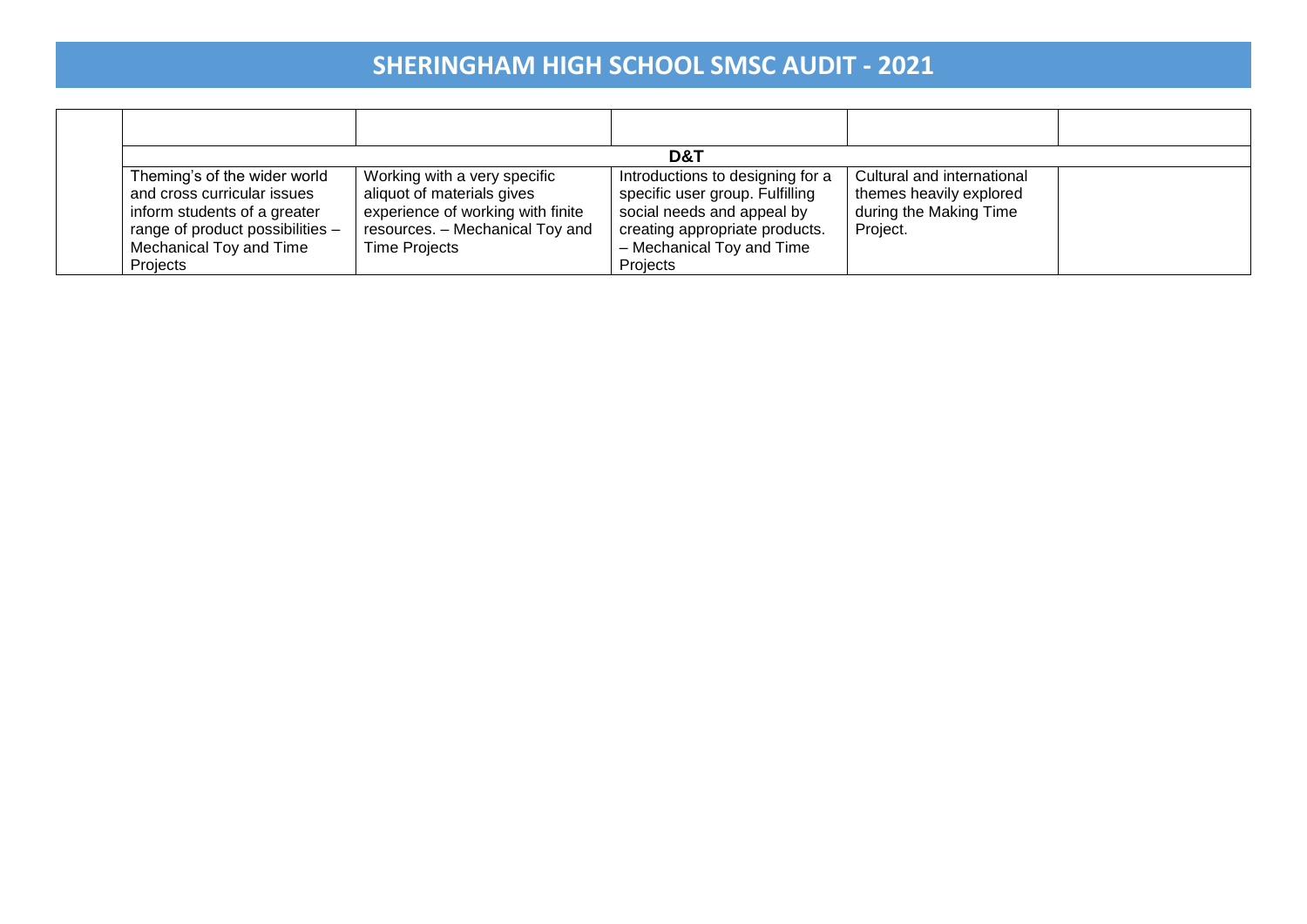|        | <b>Key Stage 4</b>                                                                                                                                                                                                                                                                                                                     |                                                                                                                                                                                                                                                                                                               |                                                                                                                                                                                                                                                                                                                                                                                   |                                                                                                                                                                                                             |  |
|--------|----------------------------------------------------------------------------------------------------------------------------------------------------------------------------------------------------------------------------------------------------------------------------------------------------------------------------------------|---------------------------------------------------------------------------------------------------------------------------------------------------------------------------------------------------------------------------------------------------------------------------------------------------------------|-----------------------------------------------------------------------------------------------------------------------------------------------------------------------------------------------------------------------------------------------------------------------------------------------------------------------------------------------------------------------------------|-------------------------------------------------------------------------------------------------------------------------------------------------------------------------------------------------------------|--|
|        | <b>Spiritual</b><br>Examples: sense of self, unique<br>potential, understanding strengths<br>and weaknesses, curiosity about<br>themselves and their place in the<br>world increases, fundamental<br>questions. They develop the<br>knowledge and skills to foster their<br>own inner lives, non-material<br>wellbeing and creativity. | <b>Moral</b><br>Examples: right and wrong, moral<br>conflict, a concern for others, will to do<br>what is right, reflect on the<br>consequences of their actions and<br>learn how to forgive themselves and<br>others. They develop the<br>knowledge/skills necessary to make<br>responsible moral decisions. | <b>Social</b><br>Examples: the responsibilities, rights<br>of being members of families and<br>communities (local, national and<br>global), ability to relate to others and<br>to work with others for the common<br>good, belonging and participating,<br>active contribution to the democratic<br>process, sense of community and<br>pro-social action.                         | <b>Cultural</b><br>Examples: cultural traditions,<br>respect for their own culture and<br>that of others, an interest in<br>differences. Ability to understand,<br>appreciate and contribute to<br>culture. |  |
|        |                                                                                                                                                                                                                                                                                                                                        | <b>Food Prep &amp; Nutrition</b>                                                                                                                                                                                                                                                                              |                                                                                                                                                                                                                                                                                                                                                                                   |                                                                                                                                                                                                             |  |
| Year 9 | Healthy Eating & Choices we make -<br>Eatwell Plate. Consequences of poor<br>diet. Nutritional Requirements, Health<br>and Well Being. Fun with Food to<br>foster non-material well-being and<br>independence in life.                                                                                                                 | Food Provenance - the Pro's and<br>Con's of eating locally sourced foods -<br>Seasonality, local employment and<br>environmental impacts on the wider<br>world. (Best of British Project)<br>Organic and GM Foods (Best of British<br>Project)                                                                | Consequences of food choices and<br>costs to society through NHS medical<br>treatments. (Best of British Project)<br>Afternoon Tea (Best of British)<br>serves to Family invited in to lesson.<br>Teamwork in the Best Of British<br>Afternoon Tea. (Best of British<br>Project)                                                                                                  | International Cuisine Dish -<br>exploring cultures around the world<br>and religious, climate and<br>economic implications (Around the<br>World project)                                                    |  |
|        |                                                                                                                                                                                                                                                                                                                                        | D&T                                                                                                                                                                                                                                                                                                           |                                                                                                                                                                                                                                                                                                                                                                                   |                                                                                                                                                                                                             |  |
|        | Unit 1 covers people culture and<br>societies finishing with unit<br>assessment covering these areas.                                                                                                                                                                                                                                  | Unit 1 - Sustainability and the<br>environment. Informing the responsible<br>design decisions.                                                                                                                                                                                                                | Unit 1 Culture and Society<br>Design Histories project.                                                                                                                                                                                                                                                                                                                           | Unit 1 People / Culture and Society<br>- How cultures and societies<br>influence the design of products                                                                                                     |  |
|        |                                                                                                                                                                                                                                                                                                                                        | <b>Motor Vehicle Studies</b>                                                                                                                                                                                                                                                                                  |                                                                                                                                                                                                                                                                                                                                                                                   |                                                                                                                                                                                                             |  |
|        | Select and using the correct PPE in<br>order to foster a culture of safety and<br>wellbeing.<br>Investigating the motor industry to<br>explore its place in the world<br>standing and creative industries.                                                                                                                             | Health & Safety and the<br>responsibilities we all take for both our<br>own safety and those around us.<br>Working in a safe environment and<br>how to keep ourselves and others<br>safe.<br>The Importance of following<br>instructions.                                                                     | Teamwork and the responsibilities<br>we take to work in a team. The<br>importance of working alone and<br>taking responsibility for our<br>decisions and actions.<br>Brainstorming lessons on how to<br>solve problems in a group activity.<br>Group job sheets to undertake tasks.<br>le. Servicing motorbikes.<br>Global awareness of the importance<br>of recycling. Oils etc. |                                                                                                                                                                                                             |  |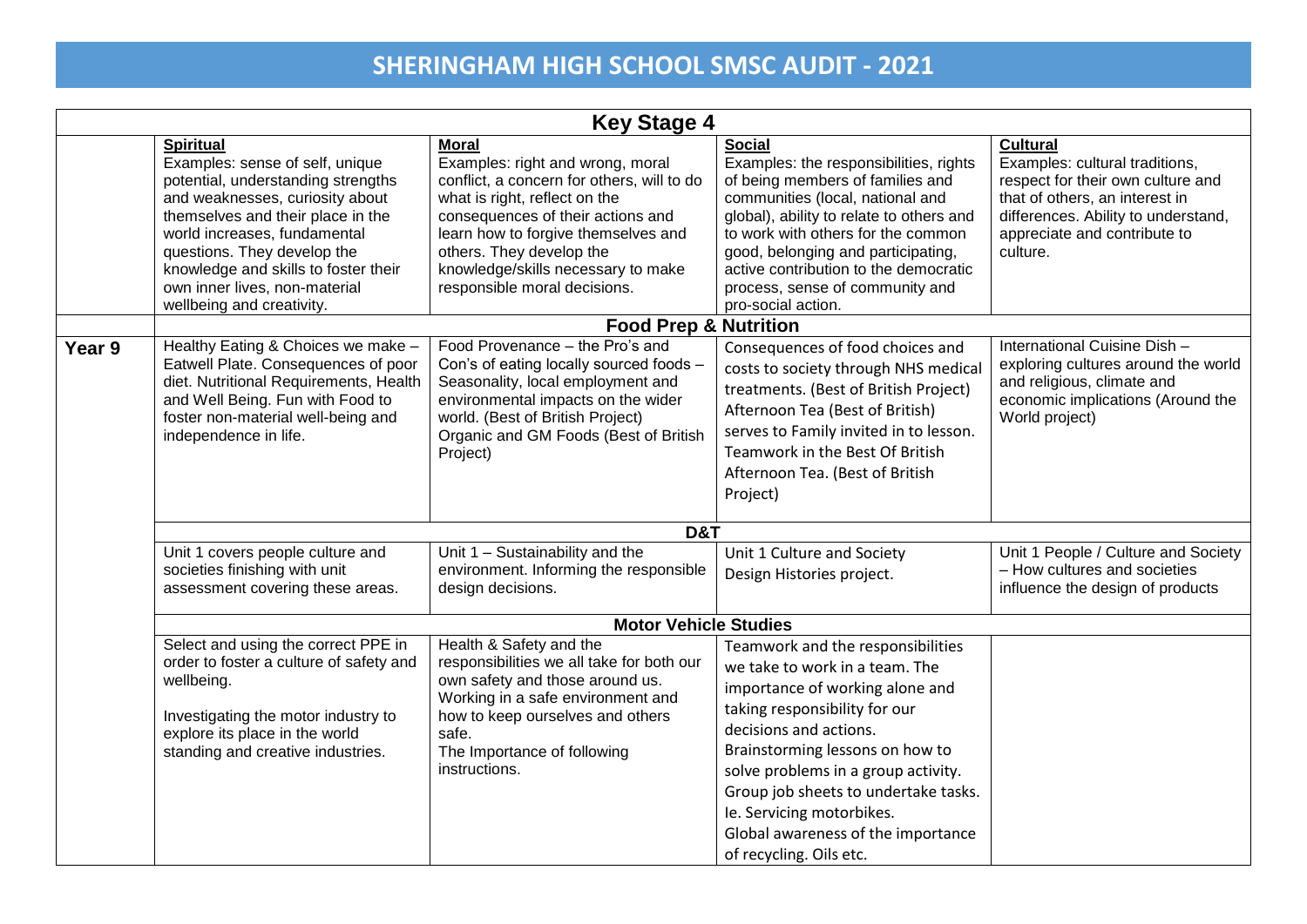|         |                                                                                                                                                                                                                                  | <b>Horticulture</b>                                                                                                                                                                                                                                                                              |                                                                                                                                                                                                                                                                                                                                                                                                                                                |                                                                                                                               |
|---------|----------------------------------------------------------------------------------------------------------------------------------------------------------------------------------------------------------------------------------|--------------------------------------------------------------------------------------------------------------------------------------------------------------------------------------------------------------------------------------------------------------------------------------------------|------------------------------------------------------------------------------------------------------------------------------------------------------------------------------------------------------------------------------------------------------------------------------------------------------------------------------------------------------------------------------------------------------------------------------------------------|-------------------------------------------------------------------------------------------------------------------------------|
|         | Know the difference between organic<br>and conventional growing systems in<br>order to foster non material well<br>being.<br>What to grow due to the global<br>changes and environmental impacts.                                | Health & Safety and the<br>responsibilities we all take for both<br>our own safety and those around us.<br>Working in a safe environment and<br>how to keep ourselves and others<br>safe.<br>The Importance of following<br>instructions.                                                        | Teamwork and the responsibilities<br>we take to work in a team. The<br>importance of working alone and<br>taking responsibility for our<br>decisions and actions.<br>Brainstorming lessons on how to<br>solve problems in a group activity.<br>Global awareness of the importance<br>of recycling. Composting etc.<br>The advantage and disadvantages of<br>Organic Growing and its impact for<br>the common good.<br>Carbon Footprint and the |                                                                                                                               |
| Year 10 | <b>Food Prep &amp; Nutrition</b>                                                                                                                                                                                                 |                                                                                                                                                                                                                                                                                                  | provenance of our foods.                                                                                                                                                                                                                                                                                                                                                                                                                       |                                                                                                                               |
|         | Healthy Eating & Choices we make -<br>Eatwell Plate. Consequences of poor<br>diet. Nutritional Requirements, Health<br>and Well Being. Portion Sizes and<br>costing to help manage life skills and<br>choices.<br><b>D&amp;T</b> | Food Provenance - the Pro's and<br>Con's of eating locally sourced foods -<br>Seasonality, local employment and<br>environmental impacts on the wider<br>world. (Examination question Prep)<br>Free Range and Organic / GM Foods,<br>Vegetarianism - animal welfare stance<br>(Visiting Speaker) | Consequences of food choices and<br>costs to society through NHS medical<br>treatments. (Examination question<br>Prep)                                                                                                                                                                                                                                                                                                                         | Food Choice - Homemade vs<br>Shop brought.<br>Vegetarianism, Religious reasons<br>for Food Choice and costs (Food<br>Choices) |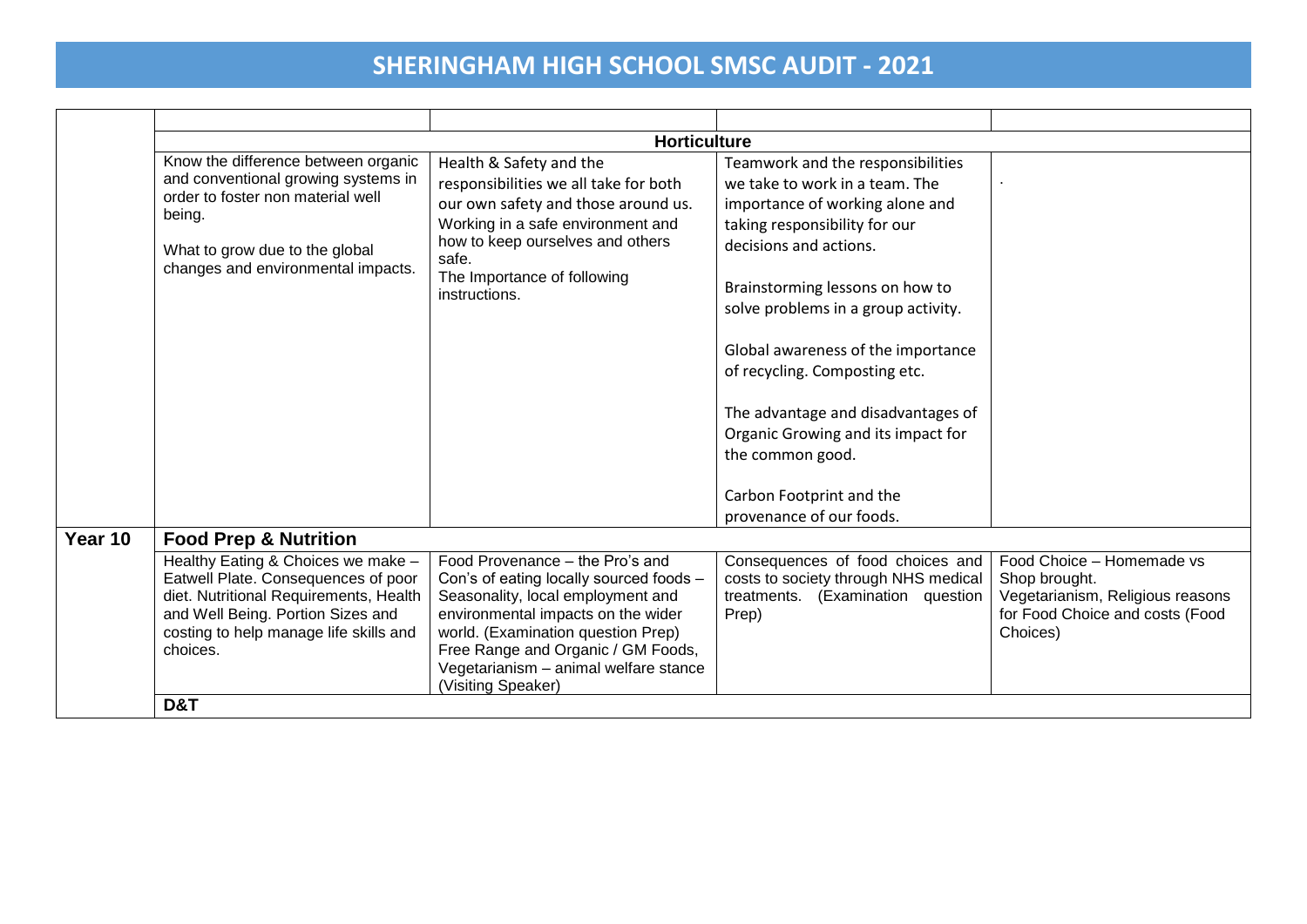| Designing / Making NEA task -<br>designing for a sense of self and<br>fosters creativity.                                                                                                                 | Unit 4 - Ecological and Social<br>Footprint. The responsibility of                                                                                                                                                                        |                                                                                                                                                                                                                                                                                                                                                                                   | products. |
|-----------------------------------------------------------------------------------------------------------------------------------------------------------------------------------------------------------|-------------------------------------------------------------------------------------------------------------------------------------------------------------------------------------------------------------------------------------------|-----------------------------------------------------------------------------------------------------------------------------------------------------------------------------------------------------------------------------------------------------------------------------------------------------------------------------------------------------------------------------------|-----------|
|                                                                                                                                                                                                           | designer and manufacturers to our<br>planet.                                                                                                                                                                                              |                                                                                                                                                                                                                                                                                                                                                                                   |           |
|                                                                                                                                                                                                           | NEA Tasks - Sustainability and Social<br>responsibility impacts on design.                                                                                                                                                                |                                                                                                                                                                                                                                                                                                                                                                                   |           |
| <b>Motor Vehicle Studies</b>                                                                                                                                                                              |                                                                                                                                                                                                                                           |                                                                                                                                                                                                                                                                                                                                                                                   |           |
| Select and using the correct PPE in<br>order to foster a culture of safety and<br>wellbeing.<br>Investigating the motor industry to<br>explore its place in the world<br>standing and creative industries | Health & Safety and the<br>responsibilities we all take for both our<br>own safety and those around us.<br>Working in a safe environment and<br>how to keep ourselves and others<br>safe.<br>The Importance of following<br>instructions. | Teamwork and the responsibilities<br>we take to work in a team. The<br>importance of working alone and<br>taking responsibility for our decisions<br>and actions.<br>Brainstorming lessons on how to<br>solve problems in a group activity.<br>Group job sheets to undertake tasks.<br>le. Servicing motorbikes.<br>Global awareness of the importance<br>of recycling. Oils etc. |           |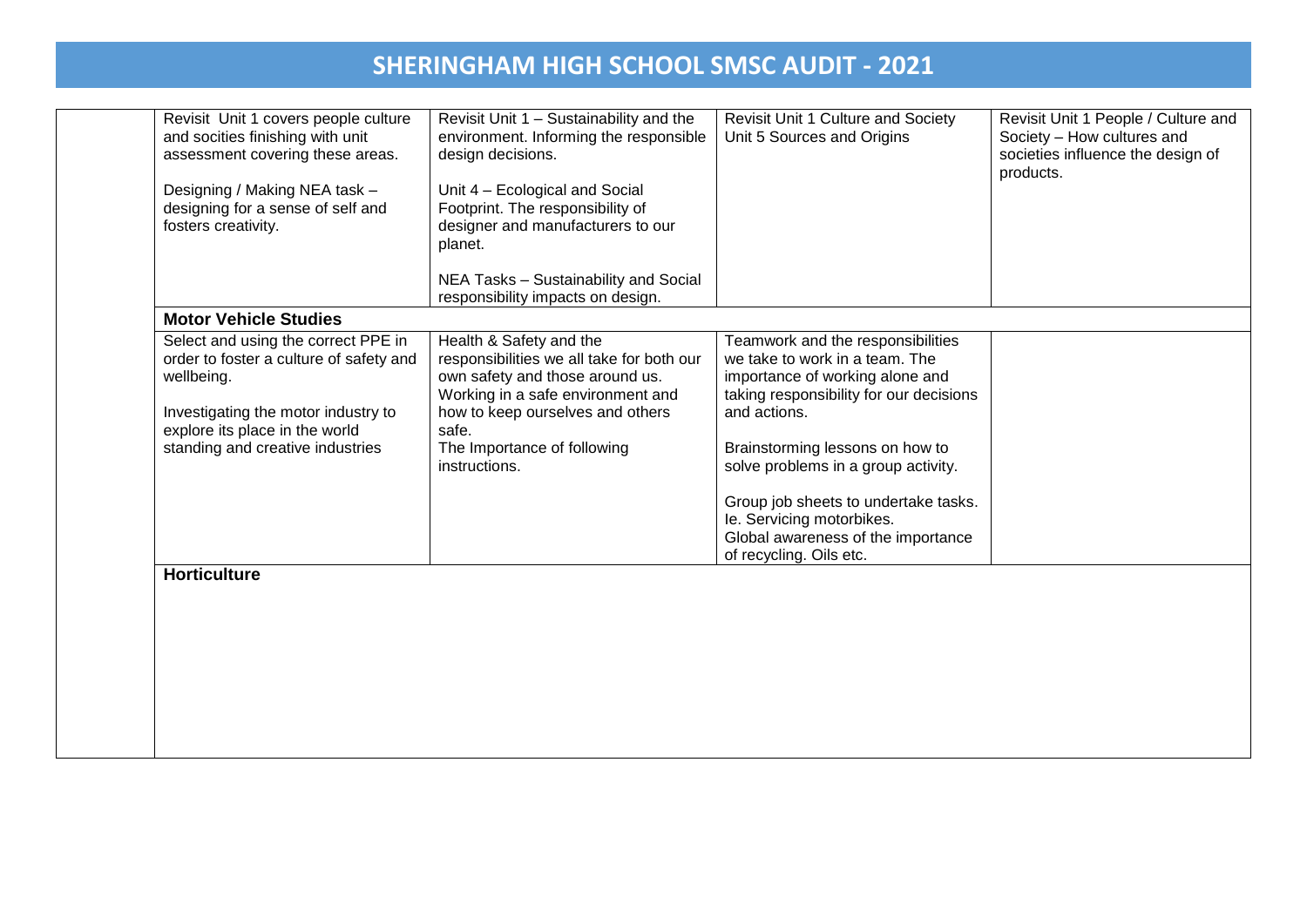|         | Know the difference between organic<br>and conventional growing systems in<br>order to foster non material well<br>being.                                                                                                                         | Health & Safety and the<br>responsibilities we all take for both our<br>own safety and those around us.<br>Working in a safe environment and<br>how to keep ourselves and others<br>safe.<br>The Importance of following<br>instructions. | Teamwork and the responsibilities<br>we take to work in a team. The<br>importance of working alone and<br>taking responsibility for our decisions<br>and actions.<br>Brainstorming lessons on how to<br>solve problems in a group activity.<br>Global awareness of the importance<br>of recycling. Composting etc.<br>The advantage and disadvantages of<br>Organic Growing and its impact for<br>the common good.<br>Carbon Footprint and the provenance |                                                                                                                          |
|---------|---------------------------------------------------------------------------------------------------------------------------------------------------------------------------------------------------------------------------------------------------|-------------------------------------------------------------------------------------------------------------------------------------------------------------------------------------------------------------------------------------------|-----------------------------------------------------------------------------------------------------------------------------------------------------------------------------------------------------------------------------------------------------------------------------------------------------------------------------------------------------------------------------------------------------------------------------------------------------------|--------------------------------------------------------------------------------------------------------------------------|
|         |                                                                                                                                                                                                                                                   |                                                                                                                                                                                                                                           | of our foods.                                                                                                                                                                                                                                                                                                                                                                                                                                             |                                                                                                                          |
| Year 11 | <b>Food Prep &amp; Nutrition</b>                                                                                                                                                                                                                  |                                                                                                                                                                                                                                           |                                                                                                                                                                                                                                                                                                                                                                                                                                                           |                                                                                                                          |
|         | Healthy Eating & Choices we make -<br>Eatwell Plate. Consequences of poor<br>diet. Nutritional Requirements, Health<br>and Well Being. Skills Enhancement<br>to better independence and Self Well<br>Being. (NEA 2 & Examination<br>Requirements) | Food Provenance - the Pro's and<br>Con's of eating locally sourced foods -<br>Seasonality, local employment and<br>environmental impacts on the wider<br>world.(NEA 2 Task)                                                               | Consequences of food choices and<br>costs to society through NHS medical<br>treatments. (NEA 2 possibility<br>depending on Contexts set)                                                                                                                                                                                                                                                                                                                  |                                                                                                                          |
|         | D&T                                                                                                                                                                                                                                               |                                                                                                                                                                                                                                           |                                                                                                                                                                                                                                                                                                                                                                                                                                                           |                                                                                                                          |
|         | Revisit Unit 1 covers people culture<br>and socities finishing with unit<br>assessment covering these areas.                                                                                                                                      | Revisit Unit 1 - Sustainability and the<br>environment. Informing the responsible<br>design decisions.                                                                                                                                    | Revisit Unit 1 Culture and Society<br>Revisit Unit 5 Sources and Origins<br>NEA Task - Materials and their                                                                                                                                                                                                                                                                                                                                                | Unit 1 People / Culture and Society<br>- How cultures and societies<br>influence the design of products.                 |
|         | Designing / Making NEA task -<br>designing for a sense of self and<br>fosters creativity.                                                                                                                                                         | Revisit Unit 4 - Ecological and Social<br>Footprint. The responsibility of<br>designer and manufacturers to our<br>planet.                                                                                                                | sources.                                                                                                                                                                                                                                                                                                                                                                                                                                                  | NEA - Appropriateness of product<br>for specific need / culture and<br>society - specification, research<br>and designs. |
|         |                                                                                                                                                                                                                                                   | NEA Tasks - Sustainability and Social<br>responsibility impacts on design.                                                                                                                                                                |                                                                                                                                                                                                                                                                                                                                                                                                                                                           |                                                                                                                          |
|         | <b>Motor Vehicle Studies</b>                                                                                                                                                                                                                      |                                                                                                                                                                                                                                           |                                                                                                                                                                                                                                                                                                                                                                                                                                                           |                                                                                                                          |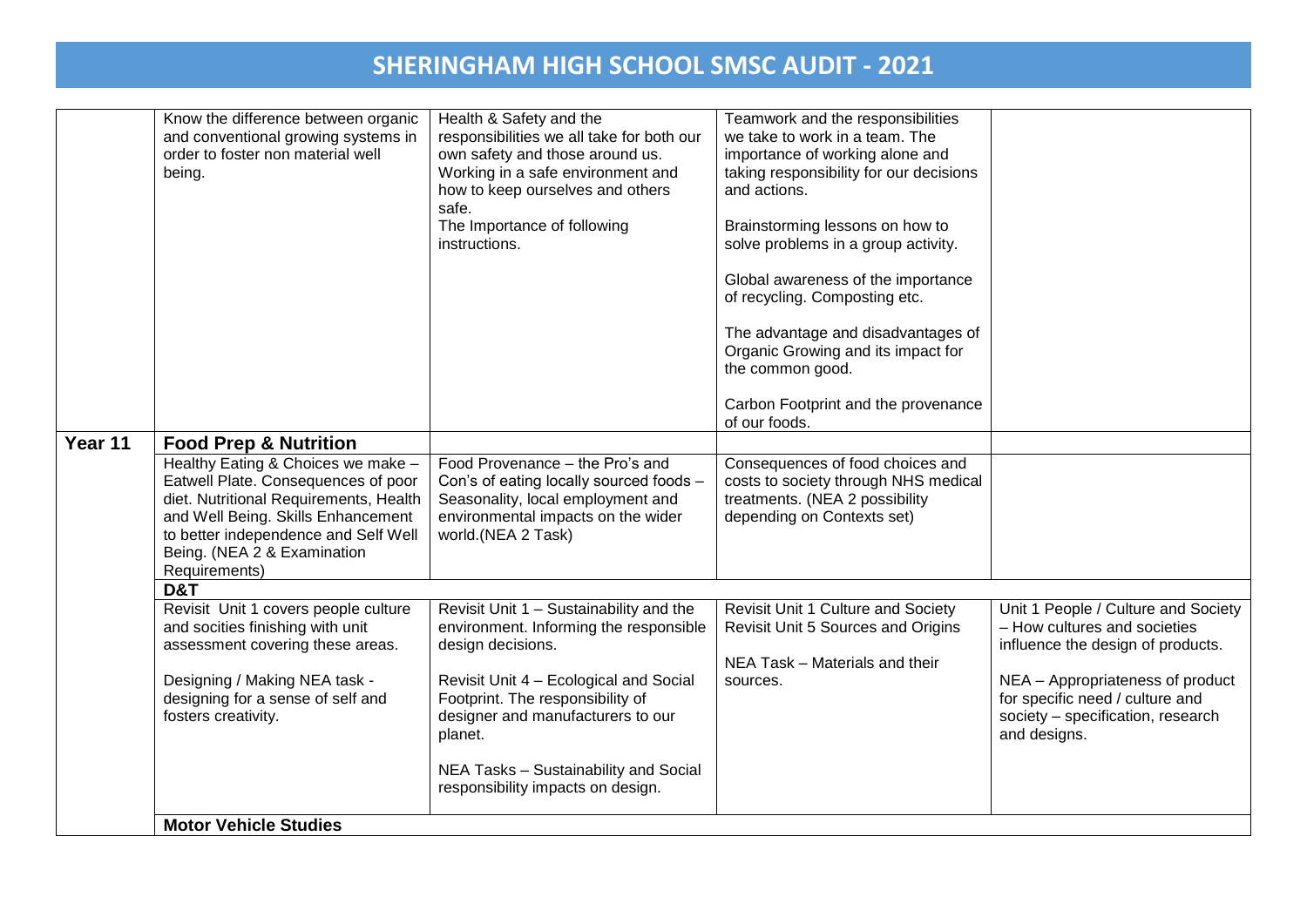| Select and using the correct PPE in<br>order to foster a culture of safety and<br>wellbeing.<br>Investigating the motor industry to<br>explore its place in the world<br>standing and creative industries. | Health & Safety and the<br>responsibilities we all take for both our<br>own safety and those around us.<br>Working in a safe environment and<br>how to keep ourselves and others<br>safe.<br>The Importance of following<br>instructions. | Teamwork and the responsibilities<br>we take to work in a team. The<br>importance of working alone and<br>taking responsibility for our decisions<br>and actions.<br>Brainstorming lessons on how to<br>solve problems in a group activity.<br>Group job sheets to undertake tasks.<br>le. Servicing motorbikes.<br>Global awareness of the importance<br>of recycling. Oils etc.                                                                                          |  |
|------------------------------------------------------------------------------------------------------------------------------------------------------------------------------------------------------------|-------------------------------------------------------------------------------------------------------------------------------------------------------------------------------------------------------------------------------------------|----------------------------------------------------------------------------------------------------------------------------------------------------------------------------------------------------------------------------------------------------------------------------------------------------------------------------------------------------------------------------------------------------------------------------------------------------------------------------|--|
|                                                                                                                                                                                                            | <b>Horticulture</b>                                                                                                                                                                                                                       |                                                                                                                                                                                                                                                                                                                                                                                                                                                                            |  |
| Know the difference between organic<br>and conventional growing systems in<br>order to foster non material well<br>being.                                                                                  | Health & Safety and the<br>responsibilities we all take for both our<br>own safety and those around us.<br>Working in a safe environment and<br>how to keep ourselves and others<br>safe.<br>The Importance of following<br>instructions. | Teamwork and the responsibilities<br>we take to work in a team. The<br>importance of working alone and<br>taking responsibility for our decisions<br>and actions.<br>Brainstorming lessons on how to<br>solve problems in a group activity.<br>Global awareness of the importance<br>of recycling. Composting etc.<br>The advantage and disadvantages of<br>Organic Growing and its impact for<br>the common good.<br>Carbon Footprint and the provenance<br>of our foods. |  |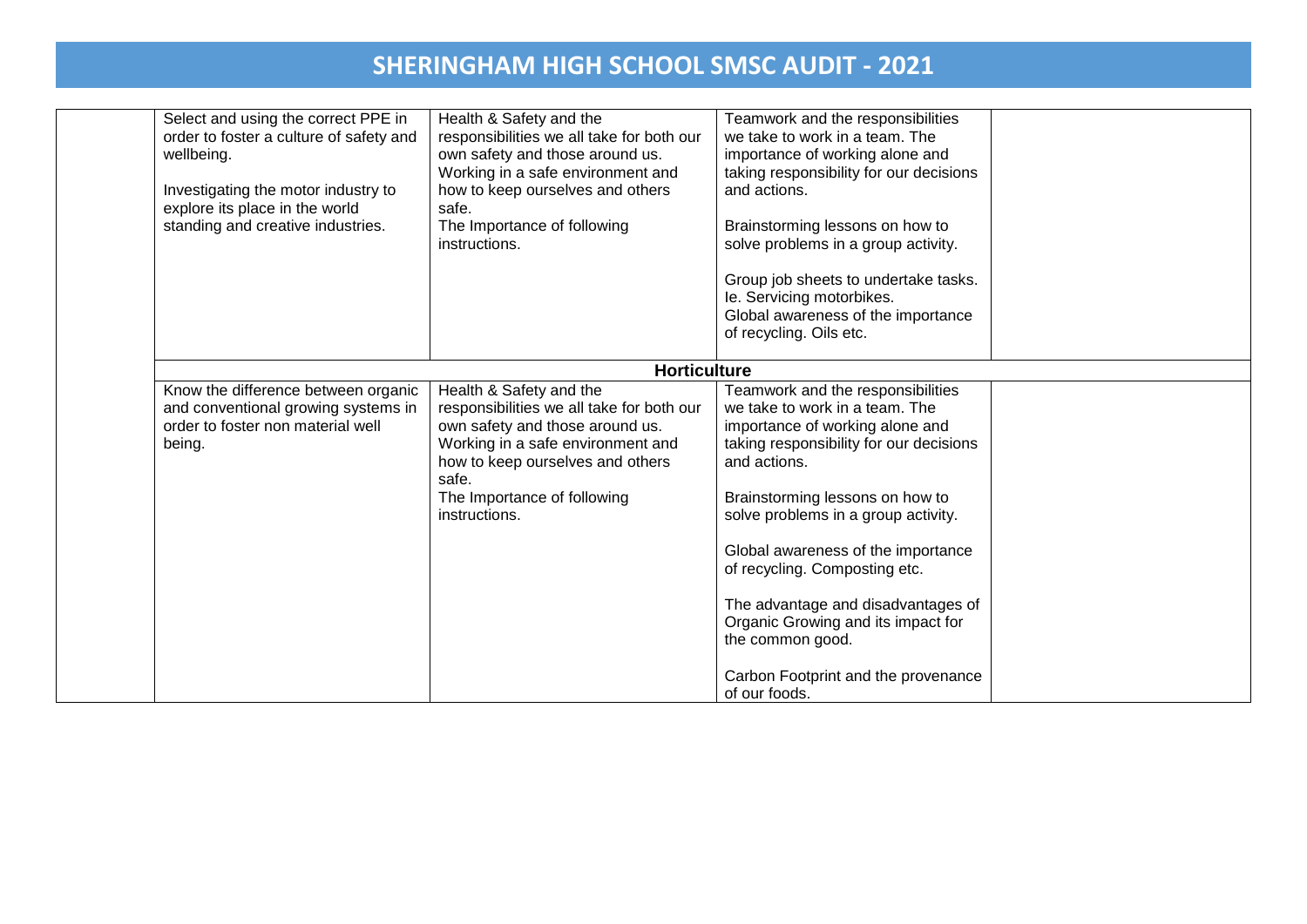Please complete this with your Department. Please enter the titles of lessons or activities from your Schemes of Work that fit each section.

| Name of Department: | Design & Technology                                                                                                                                                                                                                                                                                                            | Key Stage 5                                                                                                                                                                                                                                                                                                                                                                                                                      |                                                                                                                                                                                                                                                                                                                                                                                                                                                                                                                                                                                                                                               |                                                                                                                                                                                                          |
|---------------------|--------------------------------------------------------------------------------------------------------------------------------------------------------------------------------------------------------------------------------------------------------------------------------------------------------------------------------|----------------------------------------------------------------------------------------------------------------------------------------------------------------------------------------------------------------------------------------------------------------------------------------------------------------------------------------------------------------------------------------------------------------------------------|-----------------------------------------------------------------------------------------------------------------------------------------------------------------------------------------------------------------------------------------------------------------------------------------------------------------------------------------------------------------------------------------------------------------------------------------------------------------------------------------------------------------------------------------------------------------------------------------------------------------------------------------------|----------------------------------------------------------------------------------------------------------------------------------------------------------------------------------------------------------|
|                     | Spiritual Examples: sense of self,<br>unique potential, understanding<br>strengths and weaknesses, curiosity<br>about themselves and their place in<br>the world increases, fundamental<br>questions. They develop the<br>knowledge and skills to foster their<br>own inner lives, non-material wellbeing<br>and creativity.   | <b>Moral</b> Examples: right and wrong,<br>moral conflict, a concern for others, will<br>to do what is right, reflect on the<br>consequences of their actions and<br>learn how to forgive themselves and<br>others. They develop the<br>knowledge/skills necessary to make<br>responsible moral decisions.                                                                                                                       | Social Examples: the<br>responsibilities, rights of being<br>members of families and<br>communities (local, national and<br>global), ability to relate to others and<br>to work with others for the common<br>good, belonging and participating,<br>active contribution to the democratic<br>process, sense of community and<br>pro-social action.                                                                                                                                                                                                                                                                                            | <b>Cultural Examples: cultural</b><br>traditions, respect for their own<br>culture and that of others, an<br>interest in differences. Ability to<br>understand, appreciate and<br>contribute to culture. |
| Year 12             | <b>D&amp;T Product Design:</b><br>People culture, societies, and its<br>impact on designing.<br>Designing / Making coursework task -<br>designing for a sense of self and<br>fosters creativity.<br><b>Motor Vehicle Studies:</b><br>Knowledge of health and safety and<br>good housekeeping in the automotive<br>environment. | <b>D&amp;T Product Design:</b><br>Designing for the future.<br><b>Product Lifecycles</b><br>Sustainability of materials and<br>products<br>Carbon Footprints.<br>Industrial visit of real work examples of<br>the moral responsibility of<br>manufacturers to society.<br><b>Motor Vehicle Studies:</b><br>The importance of personal<br>presentation in maintaining health,<br>safety and welfare.<br>Methods of communication. | <b>D&amp;T Product Design:</b><br>Industrial visit of real work examples<br>of the moral responsibility of<br>manufacturers to society.<br>Importance of working as part of a<br>wider team in order to succeed with a<br>common goal and how these social<br>skills influence and aid with the<br>development of our own individual<br>work.<br><b>Motor Vehicle Studies:</b><br>Specific jobs roles within the industry<br>and its place in society.<br>Practicing skills independently.<br>Personal appearance and its impact<br>in the workplace.<br>Being aware of environmental<br>considerations and its impact on the<br>wider world. | <b>D&amp;T Product Design:</b><br>Importance of design (international<br>/ historical) and its influences<br>today.<br>Design Styles through History.                                                    |
| Year 13             | <b>D&amp;T Product Design:</b><br>People culture, societies, and its<br>impact on designing.<br>Designing / Making coursework task -<br>designing for a sense of self and<br>fosters creativity.                                                                                                                               | <b>D&amp;T Product Design:</b><br>Designing for the future.<br><b>Product Lifecycles</b><br>Sustainability of materials and<br>products<br>Carbon Footprints.                                                                                                                                                                                                                                                                    | <b>D&amp;T Product Design:</b><br>Industrial visit of real work examples<br>of the moral responsibility of<br>manufacturers to society.<br>Importance of working as part of a<br>wider team in order to succeed with a<br>common goal and how these social<br>skills influence and aid with the                                                                                                                                                                                                                                                                                                                                               | <b>D&amp;T Product Design:</b><br>Importance of design (international<br>/ historical) and its influences<br>today.<br>Design Styles through History.                                                    |